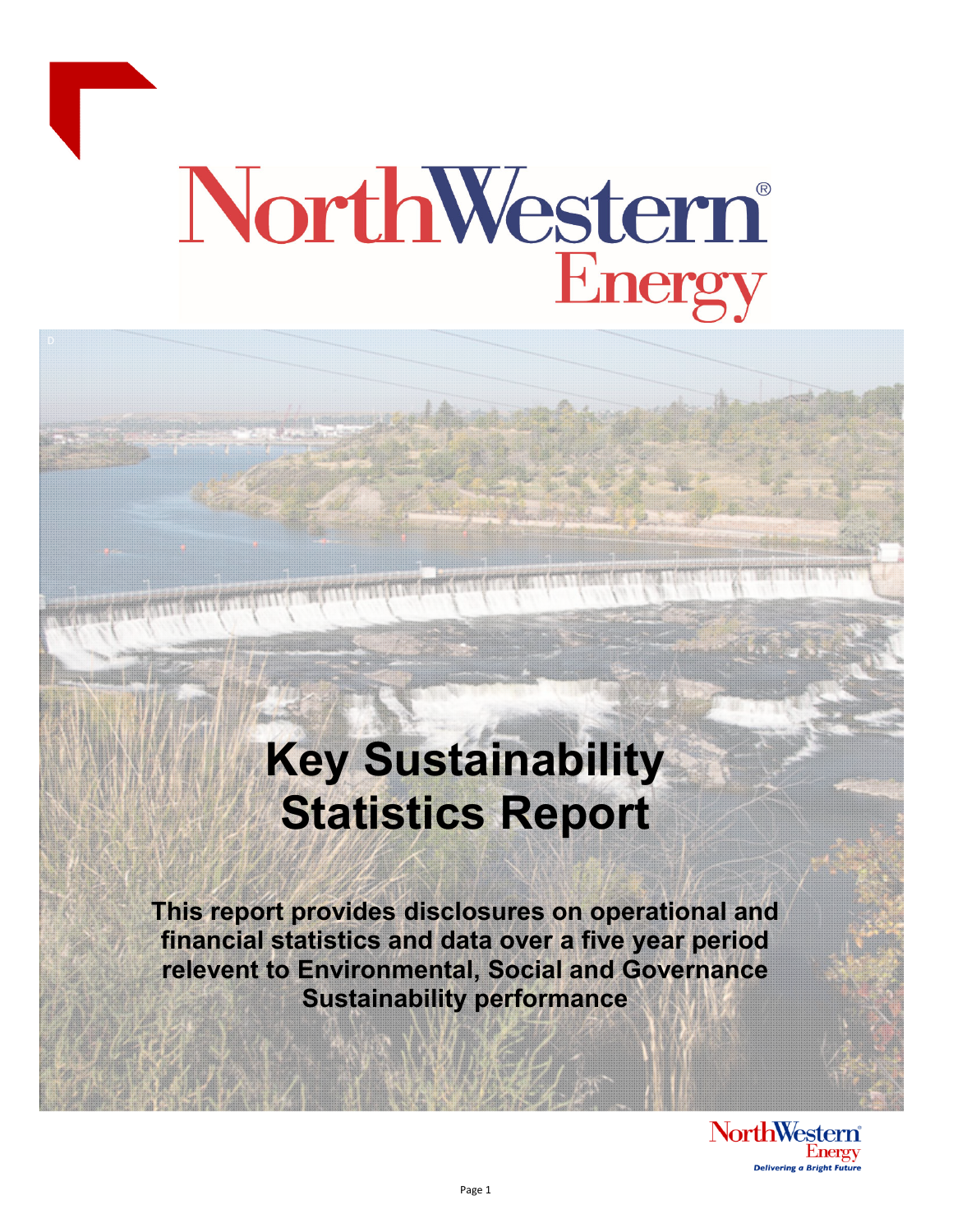### **Sustainability Key Performance Statistics 2017‐2021**



| <b>Corporate Overview</b>                                    |     |                     |                 |                |                |                |                                                 |
|--------------------------------------------------------------|-----|---------------------|-----------------|----------------|----------------|----------------|-------------------------------------------------|
| <b>General Information</b>                                   |     | 2017                | 2018            |                | 2019           | 2020           | 2021                                            |
| <b>Average Number Electric Customers</b>                     |     |                     |                 |                |                |                |                                                 |
| Residential                                                  |     | 345,674             | 349,984         |                | 353,837        | 358,036        | 362,727                                         |
| Commercial                                                   |     | 79,153              | 80,288          |                | 81,710         | 82,947         | 84,400                                          |
| Industrial                                                   |     | 6,270               | 6,260           |                | 6,297          | 6,411          | 6,410                                           |
| Total                                                        |     | 431,097             | 436,532         |                | 441,844        | 447,394        | 453,537                                         |
| <b>Average Number of Natural Gas Customers</b>               |     |                     |                 |                |                |                |                                                 |
| Residential                                                  |     | 247,411             | 249,868         |                | 252,415        | 255,523        | 258,319                                         |
| Commercial                                                   |     | 34,893              | 35,399          |                | 35,931         | 36,366         | 36,786                                          |
| Industrial                                                   |     | 412                 | 407             |                | 403            | 384            | 395                                             |
| Total                                                        |     | 282,716             | 285,674         |                | 288,749        | 292,273        | 295,500                                         |
|                                                              |     |                     |                 |                |                |                |                                                 |
| Average Number of Total Customers (electric and natural gas) |     |                     |                 |                |                |                |                                                 |
| Residential                                                  |     | 593,085             | 599,852         |                | 606,252        | 613,559        | 621,046                                         |
| Commercial                                                   |     | 114,046             | 115,687         |                | 117,641        | 119,313        | 121,186                                         |
| Industrial                                                   |     | 6,682               | 6,667           |                | 6,700          | 6,795          | 6,805                                           |
| Total                                                        |     | 713,813             | 722,206         |                | 730,593        | 739,667        | 749,037                                         |
| <b>Population Service Area (Estimated by County)</b>         |     | 1,739,346           | 1,749,606       |                | 1,760,125      | 1,784,095      | 1,803,747                                       |
| Utility Plant Assets - Net (\$)                              |     | \$4,358,264,100     | \$4,521,317,600 | S.             | 4,704,606,100  |                | \$4,955,787,300 \$5,249,302,600                 |
| Revenues (\$)                                                |     | 2017                | 2018            |                | 2019           | 2020           | 2021                                            |
| Electric                                                     |     | $$1,037,053,000$ \$ | 921,009,300 \$  |                | 981,178,000 \$ | 940,815,000    | \$1,052,182,000                                 |
| <b>Natural Gas</b>                                           | \$  | 268,599,000 \$      | 270,916,000 \$  |                | 276,732,000 \$ | 257,855,000 \$ | 320,134,000                                     |
| Total                                                        | \$. | 1,305,652,000 \$    | 1,191,925,300   | $\ddot{\zeta}$ |                |                | 1,257,910,000 \$ 1,198,670,000 \$ 1,372,316,000 |
| <b>Total Retail Electric Energy Volumes (MWh's)</b>          |     |                     |                 |                |                |                |                                                 |
| Residential                                                  |     | 3,086,000           | 3,116,000       |                | 3,170,000      | 3,218,000      | 3,300,000                                       |
| Commercial                                                   |     | 4,227,000           | 4,241,000       |                | 4,296,000      | 4,109,000      | 4,268,000                                       |
| Industrial & Other                                           |     | 2,519,000           | 2,759,000       |                | 3,114,000      | 2,788,000      | 2,623,000                                       |
| Total                                                        |     | 9,832,000           | 10,116,000      |                | 10,580,000     | 10,115,000     | 10,191,000                                      |
| <b>Total Retail Natural Gas Energy Volumes (Dkt's)</b>       |     |                     |                 |                |                |                |                                                 |
| Residential                                                  |     | 18,909,000          | 19,948,000      |                | 21,410,000     | 19,447,000     | 19,199,000                                      |
| Commercial                                                   |     | 11,862,000          | 12,690,000      |                | 13,790,000     | 11,953,000     | 11,945,000                                      |
|                                                              |     |                     | 327,000         |                | 319,000        | 274,000        | 322,000                                         |
| Industrial & Other                                           |     | 293,000             |                 |                |                |                |                                                 |
| Total                                                        |     | 31,064,000          | 32,965,000      |                | 35,519,000     | 31,674,000     | 31,466,000                                      |
|                                                              |     |                     |                 |                |                |                |                                                 |
| Peak Load - MT (megawatts)                                   |     | 1,888               | 1,932           |                | 1,987          | 1,855          | 2,113                                           |
| Peak Load - MT - Month<br>Peak Load - SD (megawatts)         |     | July<br>334         | Aug<br>309      |                | Aug<br>331     | Aug<br>327     | June<br>333                                     |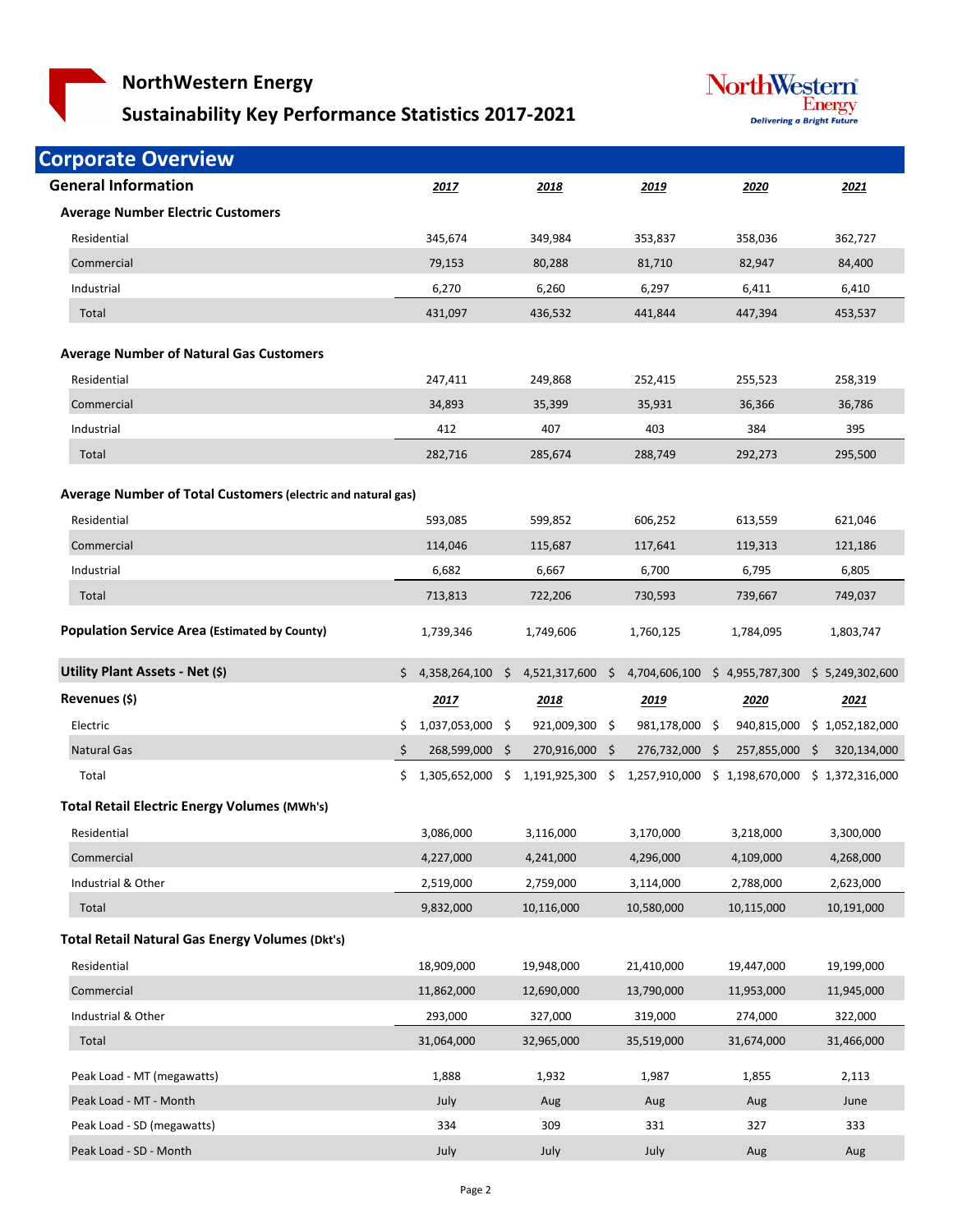# **Sustainability Key Performance Statistics 2017‐2021**



| <b>Effective Management</b><br><b>Earnings</b>                                                            |    | 2017              | 2018                   | 2019                                                                              | 2020            | 2021        |
|-----------------------------------------------------------------------------------------------------------|----|-------------------|------------------------|-----------------------------------------------------------------------------------|-----------------|-------------|
| Earnings per share (Diluted)                                                                              | \$ | $3.34 \quad $$    | 3.92 \$                | 3.98 \$                                                                           | 3.06 \$         | 3.60        |
| Earnings per Share Non-GAAP (Diluted)                                                                     | \$ | 3.30 <sub>5</sub> | 3.39 <sup>5</sup>      | $3.42 \quad$ \$                                                                   | 3.35 \$         | 3.51        |
| Dividend per share                                                                                        | \$ | $2.10\frac{1}{5}$ | $2.20\frac{1}{2}$      | $2.30 \div$                                                                       | 2.40S           | 2.48        |
| Year-End Stock Price                                                                                      | \$ | 59.70 \$          | $59.44 \quad $$        | $71.67$ \$                                                                        | $58.31 \quad $$ | 57.16       |
| Dividend Yield (Year-End Stock Price)                                                                     |    | 3.5%              | 3.7%                   | 3.2%                                                                              | 4.1%            | 4.3%        |
| Dividends Payout Ratio (GAAP)                                                                             |    | 62.9%             | 56.1%                  | 57.7%                                                                             | 78.5%           | 68.9%       |
| Dividend Payout Ratio (Non-GAAP)                                                                          |    | 63.6%             | 64.9%                  | 67.3%                                                                             | 71.6%           | 70.7%       |
| Return on Average Equity                                                                                  |    | 9.5%              | 10.5%                  | 10.1%                                                                             | 7.5%            | 8.5%        |
| Return on Average Assets                                                                                  |    | 3.0%              | 3.6%                   | 3.5%                                                                              | 2.5%            | 2.8%        |
| Total Shareholder Return (Includes Dividends Reinvested)                                                  |    | 8.7%              | 3.5%                   | 24.5%                                                                             | $-15.1%$        | 2.1%        |
| <b>Market Capitalization</b>                                                                              | \$ | 2,947,536,000     | \$<br>2,991,240,000 \$ | 3,615,911,000 \$ 2,949,739,000 \$ 3,088,485,000                                   |                 |             |
| <b>Enterprise Value</b>                                                                                   | \$ |                   |                        | 5,025,057,000 \$ 5,058,748,000 \$ 5,817,071,000 \$ 5,332,213,000 \$ 5,627,143,000 |                 |             |
| <b>Financial Strength</b>                                                                                 |    |                   |                        |                                                                                   |                 |             |
| Debt to Capital Ratio                                                                                     |    | 53.7%             | 51.7%                  | 52.0%                                                                             | 53.5%           | 52.1%       |
| Free Funds from Operation (FFO) to debt                                                                   |    | 16.2%             | 15.9%                  | 15.8%                                                                             | 12.7%           | 13.4%       |
| Liquidity (Year-End)                                                                                      | \$ | 88,873,000 \$     | 117,860,000 \$         | 113,145,000 \$                                                                    | 233,811,000 \$  | 90,800,000  |
| Net Write Off as % of Revenues                                                                            |    | 0.25%             | 0.28%                  | 0.19%                                                                             | 0.19%           | 0.20%       |
| Capital Expenditures                                                                                      | \$ | 280,559,000 \$    | 311,120,000 \$         | 325,108,000 \$                                                                    | 403,274,000 \$  | 452,410,000 |
| Maintenance/New Connects Capex                                                                            | Ś. | 248,304,000 \$    | 279,805,000 \$         | 311,579,000 \$                                                                    | 327,641,000 \$  | 384,608,000 |
| <b>Environment</b>                                                                                        |    |                   |                        |                                                                                   |                 |             |
| <b>Energy Sources</b>                                                                                     |    | 2017              | 2018                   | <u> 2019</u>                                                                      | 2020            | 2021        |
| <b>Owned Electric Generation Portfolio Delivered (Owned and Purchased Power)</b>                          |    |                   |                        |                                                                                   |                 |             |
| <b>Owned Maximum Capacity</b>                                                                             |    | 1,294             | 1,311                  | 1,278                                                                             | 1,282           | 1,271       |
| Long-Term Contracted Maximum Capacity                                                                     |    | 729               | 604                    | 684                                                                               | 680             | 680         |
| Total Maximum Capacity - MW                                                                               |    | 2,023             | 1,915                  | 1,962                                                                             | 1,962           | 1,951       |
| Owned Electric Generation Portfolio Delivered (As a % of Total Portfolio MWh - Owned and Purchased Power) |    |                   |                        |                                                                                   |                 |             |
| Wind and Solar                                                                                            |    | 6.2%              | 5.6%                   | 5.4%                                                                              | 6.6%            | 5.6%        |
| Hydro                                                                                                     |    | 35.9%             | 35.2%                  | 33.8%                                                                             | 33.5%           | 27.1%       |
| Coal                                                                                                      |    | 29.6%             | 29.6%                  | 28.0%                                                                             | 21.9%           | 28.3%       |
| Natural Gas / Oil                                                                                         |    | 3.6%              | 3.5%                   | 3.4%                                                                              | 2.7%            | 4.1%        |
| <b>Total Power Generated by NWE</b>                                                                       |    | 75.2%             | 73.9%                  | 70.7%                                                                             | 64.6%           | 65.2%       |
| Zero-GHG Emissions Energy                                                                                 |    | 42.1%             | 40.8%                  | 39.2%                                                                             | 40.0%           | 32.7%       |
| Purchased Power Portfolio (As a % of Total Portfolio MWh - Owned & Purchased Power)                       |    |                   |                        |                                                                                   |                 |             |
| Wind and Solar                                                                                            |    | 12.2%             | 12.9%                  | 16.5%                                                                             | 23.5%           | 21.9%       |
| Hydro                                                                                                     |    | 1.9%              | 1.6%                   | 1.6%                                                                              | 1.5%            | 1.2%        |
| Coal                                                                                                      |    | 9.1%              | 10.0%                  | 9.4%                                                                              | 9.7%            | 10.1%       |
| Natural Gas / Oil                                                                                         |    | 1.5%              | 1.6%                   | 1.9%                                                                              | 0.8%            | 1.6%        |
| <b>Total Purchased Power</b>                                                                              |    |                   |                        |                                                                                   |                 |             |
|                                                                                                           |    | 24.8%             | 26.1%                  | 29.3%                                                                             | 35.4%           | 34.8%       |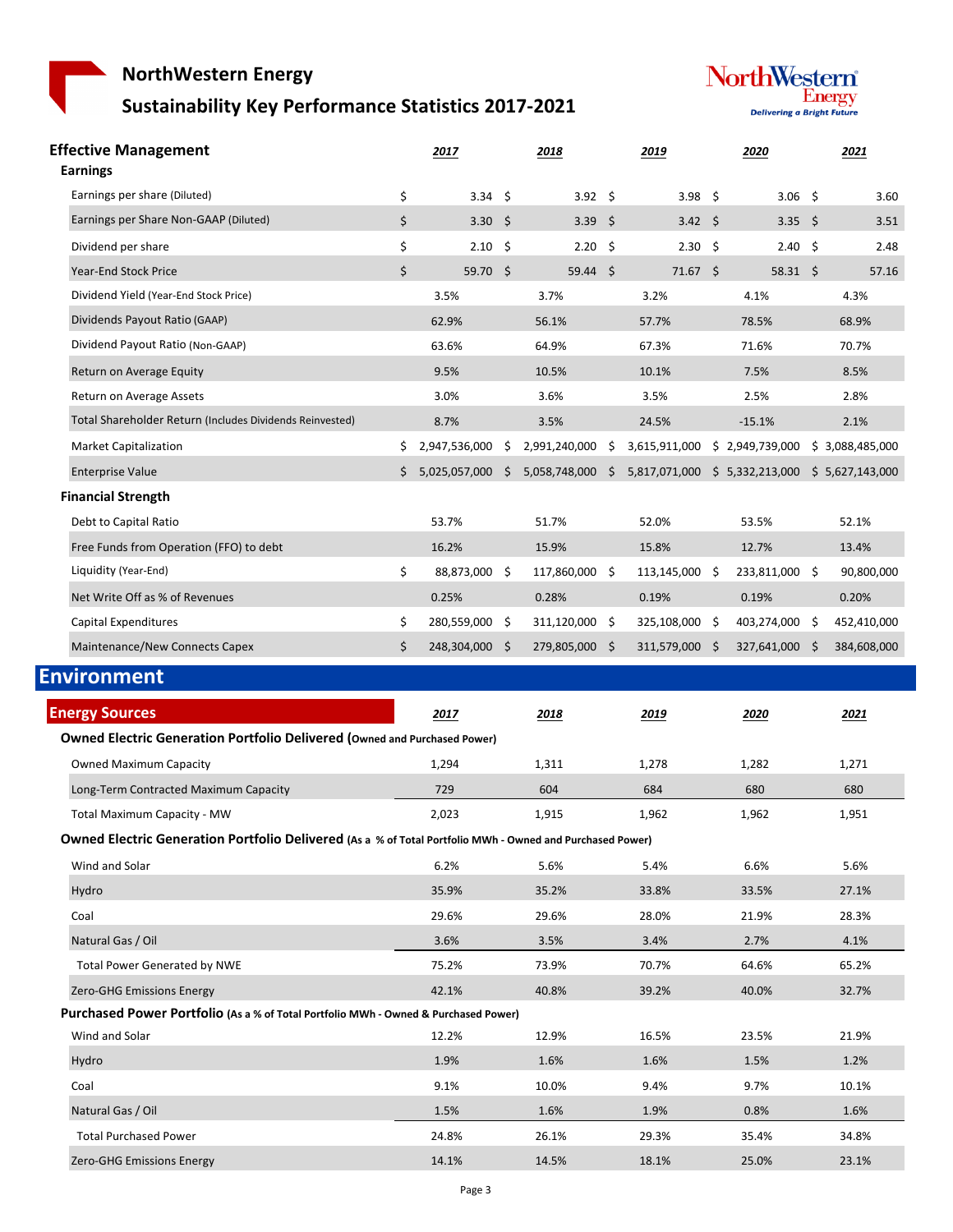## **Sustainability Key Performance Statistics 2017‐2021**



|                                                                                                                      | 2017          | 2018      | 2019      | 2020             | 2021      |
|----------------------------------------------------------------------------------------------------------------------|---------------|-----------|-----------|------------------|-----------|
| <b>Owned &amp; Purchased Power Portfolio (As a % of Total Portfolio MWh)</b>                                         |               |           |           |                  |           |
| Wind and Solar                                                                                                       | 18.4%         | 18.5%     | 21.9%     | 30.0%            | 27.6%     |
| Hydro                                                                                                                | 37.8%         | 36.7%     | 35.4%     | 35.0%            | 28.3%     |
| Coal                                                                                                                 | 38.7%         | 39.6%     | 37.4%     | 31.5%            | 38.4%     |
| Natural Gas / Oil                                                                                                    | 5.1%          | 5.1%      | 5.3%      | 3.5%             | 5.7%      |
| Total                                                                                                                | 100.0%        | 100.0%    | 100.0%    | 100.0%           | 100.0%    |
| <b>Owned &amp; Purchased Power Portfolio (As a % of Total Portfolio MWh)</b>                                         |               |           |           |                  |           |
| Zero-GHG Emissions Energy                                                                                            | 56.2%         | 55.2%     | 57.3%     | 65.0%            | 55.9%     |
| Total Generation Portfolio - Owned & L-T Contracts (MWh)                                                             | 7,127,698     | 7,688,513 | 8,137,450 | 7,580,255        | 7,703,041 |
| Maximum Capacity - Owned Resource (As a % of Total Portfolio MegaWatts - Owned & L-T Contracts)                      |               |           |           |                  |           |
| Wind & Solar                                                                                                         | 5.9%          | 6.9%      | 6.7%      | 6.7%             | 6.7%      |
| Hydro                                                                                                                | 21.8%         | 23.4%     | 23.0%     | 22.8%            | 23.2%     |
| Coal                                                                                                                 | 21.4%         | 22.6%     | 22.0%     | 22.0%            | 22.1%     |
| Natural Gas / Oil                                                                                                    | 14.8%         | 15.7%     | 13.5%     | 13.8%            | 13.1%     |
| Total                                                                                                                | 64.0%         | 68.5%     | 65.1%     | 65.3%            | 65.1%     |
| Non-Carbon Total                                                                                                     | 27.8%         | 30.2%     | 29.7%     | 29.5%            | 29.9%     |
| Maximum Capacity - Long-Term Resource (As a % of Total Portfolio MegaWatts - Owned and L-T Contracts)                |               |           |           |                  |           |
| Wind & Solar                                                                                                         | 27.3%         | 22.3%     | 25.9%     | 25.7%            | 25.8%     |
| Hydro                                                                                                                | 1.8%          | 1.9%      | 1.9%      | 1.9%             | 1.9%      |
| Coal                                                                                                                 | 4.3%          | 4.5%      | 4.4%      | 4.4%             | 4.5%      |
| Natural Gas / Oil                                                                                                    | 2.6%          | 2.7%      | 2.7%      | 2.7%             | 2.7%      |
| Total                                                                                                                | 36.0%         | 31.5%     | 34.9%     | 34.7%            | 34.9%     |
| Non-Carbon Total                                                                                                     | 29.2%         | 24.3%     | 27.8%     | 27.6%            | 27.7%     |
| Maximum Capacity - Owned and Long-Term Resource (As a % of Total Portfolio MegaWatts)                                |               |           |           |                  |           |
| Wind & Solar                                                                                                         | 33.3%         | 29.2%     | 32.6%     | 32.4%            | 32.6%     |
| Hydro                                                                                                                | 23.7%         | 25.3%     | 24.9%     | 24.7%            | 25.1%     |
| Coal                                                                                                                 | 25.7%         | 27.1%     | 26.5%     | 26.5%            | 26.6%     |
| Natural Gas / Oil                                                                                                    | 17.4%         | 18.4%     | 16.1%     | 16.5%            | 15.7%     |
| Total                                                                                                                | 100.0%        | 100.0%    | 100.0%    | 100.0%           | 100.0%    |
| Non-Carbon Total                                                                                                     | 56.9%         | 54.5%     | 57.4%     | 57.1%            | 57.7%     |
| <b>Owned Coal Facilities</b><br>Coal Combustion Residuals (CCR) generated - Metric Tons -<br><b>Owned Facilities</b> | 157,593       | 163,049   | 163,989   | 139,372          | 134,112   |
| Coal Combustion Residuals (CCR) recylced                                                                             | 21.2%         | 13.5%     | 11.0%     | 10.7%            | 12.3%     |
| <b>GreenHouse Gases (GHG) - CO2 Emissions</b>                                                                        |               |           |           |                  |           |
| <b>Scope 1 CO2 Emissions (Metric Tons)</b>                                                                           |               |           |           |                  |           |
| <b>Owned Electric Generation</b>                                                                                     | 2,609,793     | 2,703,374 | 2,664,493 | 2,160,366        | 2,671,193 |
| Electric Transmission System (SF6 & PCB leaks)                                                                       | 1,944         | 17,090    | 6,481     |                  | 4,310     |
| Natural Gas System (Gathering, Distr, Trans & Storage)                                                               | Not Available | 144,729   | 191,187   | 3,455<br>340,743 | 208,998   |
| Company Owned Fleet                                                                                                  | 14,050        | 13,981    | 13,894    | 13,165           | 13,357    |
| Total Scope 1 CO2 Emissions                                                                                          | 2,625,787     | 2,879,174 | 2,876,055 | 2,517,729        | 2,897,858 |
|                                                                                                                      |               |           |           |                  |           |

\* Score 1 CO2 emission for 2021 are estimates for Owned Electric Generation, Electric Transmission System and Company Owned Fleet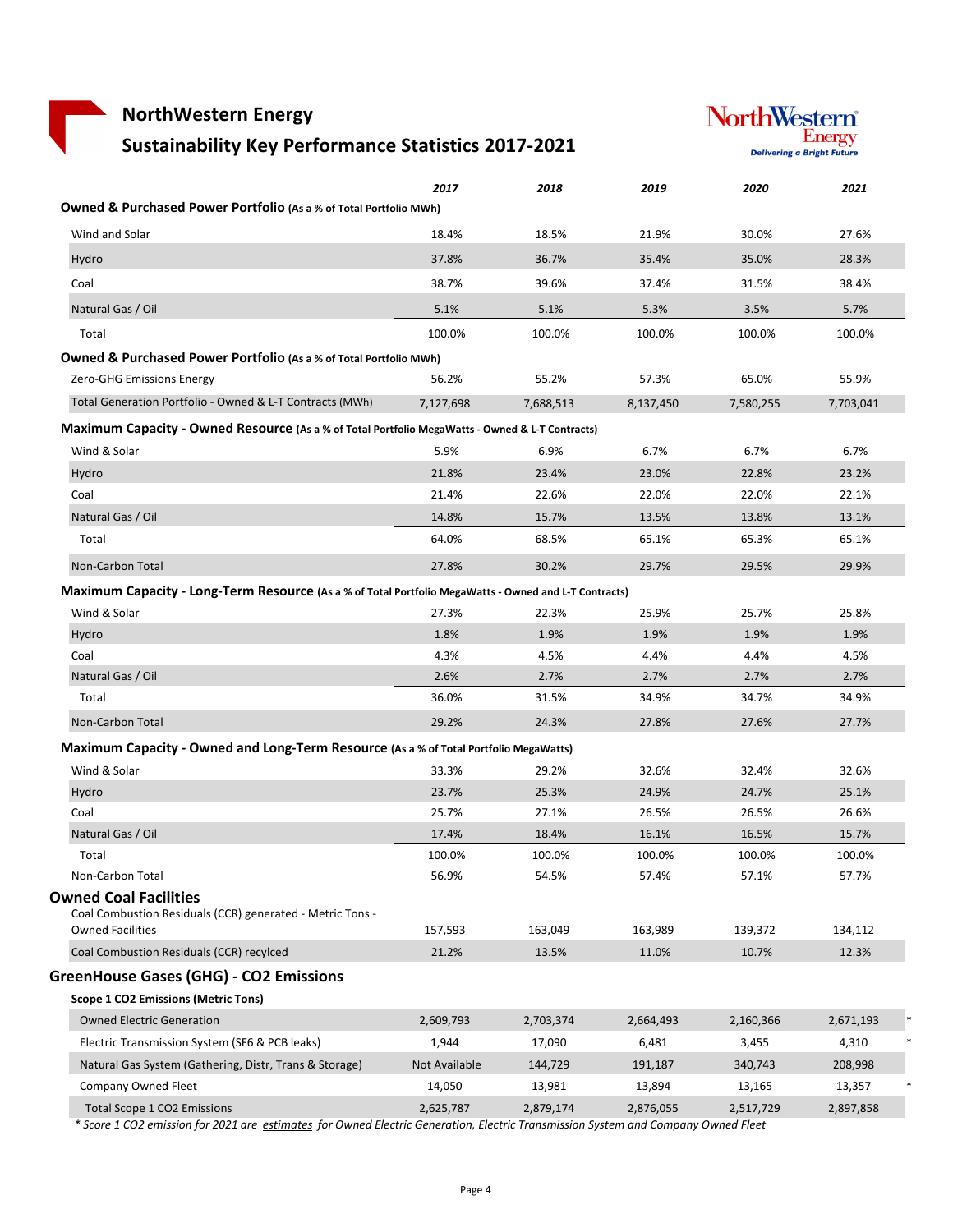### **Sustainability Key Performance Statistics 2017‐2021**



| <b>Scope 2 CO2 Emissions</b>                                                                                   | <u> 2017</u>           | 2018                   | 2019                   | 2020              | 2021                 |
|----------------------------------------------------------------------------------------------------------------|------------------------|------------------------|------------------------|-------------------|----------------------|
| Electric                                                                                                       | 11,755                 | 12,831                 | 12,091                 | 9,996             | 10,814               |
| <b>Natural Gas</b>                                                                                             | Not Available          | 2,165                  | 2,348                  | 4,497             | 3,535                |
| <b>Total Scope 2 CO2 Emissions</b>                                                                             | 11,755                 | 14,996                 | 14,439                 | 14,493            | 14,349               |
| * Score 2 CO2 emission for 2021 are estimates for both electric and natural gas usage in our facilities        |                        |                        |                        |                   |                      |
| <b>Water Use - Coal and Natural Gas Facilities</b><br>Water Use - Coal & Natural Gas Facilities - Cubic Meters | 2017<br>4,723,088      | 2018<br>4,515,124      | 2019<br>4,442,164      | 2020<br>3,897,959 | 2021<br>3,986,914    |
| <b>Energy Usage at Facilities in our Operations</b><br>Electricity - NWE Supplied- MWh's                       | 21,672                 | 22,441                 | 22,519                 | 20,968            | 20,941               |
| Natural Gas - NWE Supplied - Dkt's                                                                             | 72,220                 | 78,223                 | 82,936                 | 77,129            | 96,471               |
| * Energy usage includes energy supplied by NorthWestern Energy or a 3rd party to power their operations        |                        |                        |                        |                   |                      |
| Waste (Hazardous & Non-Hazardous) - All Facilities                                                             |                        |                        |                        |                   |                      |
| Waste - Non-Hazardous - Metric Tons                                                                            |                        |                        |                        | 738               | Not Available        |
| Waste - Hazardous - Metric Tons                                                                                |                        |                        |                        | 43                | <b>Not Available</b> |
| Recycled Waste - Non-Hazardous - Metric Tons                                                                   |                        |                        |                        | 391               | Not Available        |
| Recycled Waste - Hazardous - Metric Tons                                                                       |                        |                        |                        | 25                | <b>Not Available</b> |
| <b>Social</b>                                                                                                  |                        |                        |                        |                   |                      |
| <b>Customers</b>                                                                                               |                        |                        |                        |                   |                      |
|                                                                                                                |                        |                        |                        |                   |                      |
| <b>Combined Overall Customer Satisfaction Scores</b>                                                           | 2017                   | 2018                   | 2019                   | 2020              | 2021                 |
| Company Scores - JD Power                                                                                      | 696.6                  | 710.7                  | 718.9                  | 721.6             | 721.0                |
| <b>Customer Service</b>                                                                                        |                        |                        |                        |                   |                      |
| Average Calls per Month                                                                                        | 92,500                 | 89,400                 | 89,900                 | 94,860            | 46,409               |
| Average Talk Time                                                                                              | 3 min 42 sec           | 3 min 40 sec           | 3 min 47 sec           | 4 min 29 sec      | 4 min 58 sec         |
| <b>Electric Rates</b><br>Residential Rates (750 Kwh Monthly Bill) *                                            | 2017                   | 2018                   | 2019                   | 2020              | 2021                 |
| NWE - MT                                                                                                       | \$<br>$88.05 \quad$ \$ | $87.08 \quad $$        | $90.49 \quad $$        | $92.10 \quad$ \$  | 91.95                |
| NWE - SD                                                                                                       | \$<br>$98.00 \quad $$  | 98.68 \$               | $95.70 \quad S$        | $102.13 \quad$ \$ | 104.70               |
| Peer Group Average **                                                                                          | \$<br>88.80 \$         | 89.66 \$               | $88.75$ \$             | $90.34 \quad $$   | 93.53                |
| <b>National Average</b>                                                                                        | \$<br>106.76 \$        | $108.78 \; \text{S}$   | $108.03 \quad $$       | $104.56$ \$       | 108.44               |
| Commercial Rates (10,000 Kwh Monthly Bill) *                                                                   |                        |                        |                        |                   |                      |
| NWE - MT                                                                                                       | \$<br>$1,183$ \$       | $1,165$ \$             | $1,209$ \$             | $1,246$ \$        | 1,245                |
| NWE - SD                                                                                                       | \$<br>$1,333$ \$       | $1,341 \; \; \; \;$ \$ | $1,300$ \$             | $1,388$ \$        | 1,388                |
| Peer Group Average **                                                                                          | \$<br>$1,118$ \$       | $1,142$ \$             | $1,116$ \$             | $1,133$ \$        | 1,164                |
| <b>National Average</b>                                                                                        | \$<br>$1,303$ \$       | $1,322$ \$             | $1,311 \; \; \; \;$ \$ | $1,255$ \$        | 1,319                |
| Industrial Rates (200,000 Kwh Monthly Bill) *                                                                  | 2017                   | 2018                   | 2019                   | 2020              | 2021                 |
| NWE - MT                                                                                                       | \$<br>19,772 \$        | 19,911 \$              | 19,908 \$              | 18,749 \$         | 18,354               |
| NWE - SD                                                                                                       | \$<br>24,504 \$        | 24,670 \$              | $23,650$ \$            | $25,637$ \$       | 25,637               |
| Peer Group Average **                                                                                          | \$<br>22,815 \$        | 22,971 \$              | 22,799 \$              | $23,163$ \$       | 23,953               |
| <b>National Average</b>                                                                                        | \$<br>26,638 \$        | $27,344$ \$            | 27,049 \$              | 25,832 \$         | 27,302               |

\* As published in the Edison Electric Institute's (EEI) Summer Typical Bill and Average Rate Reports - Rates as of July 1st of each year

*\*\* Peer Group consists of AVA, ALE, BKH, IDA, MGEE, OGE, OTTR, PNM & POR*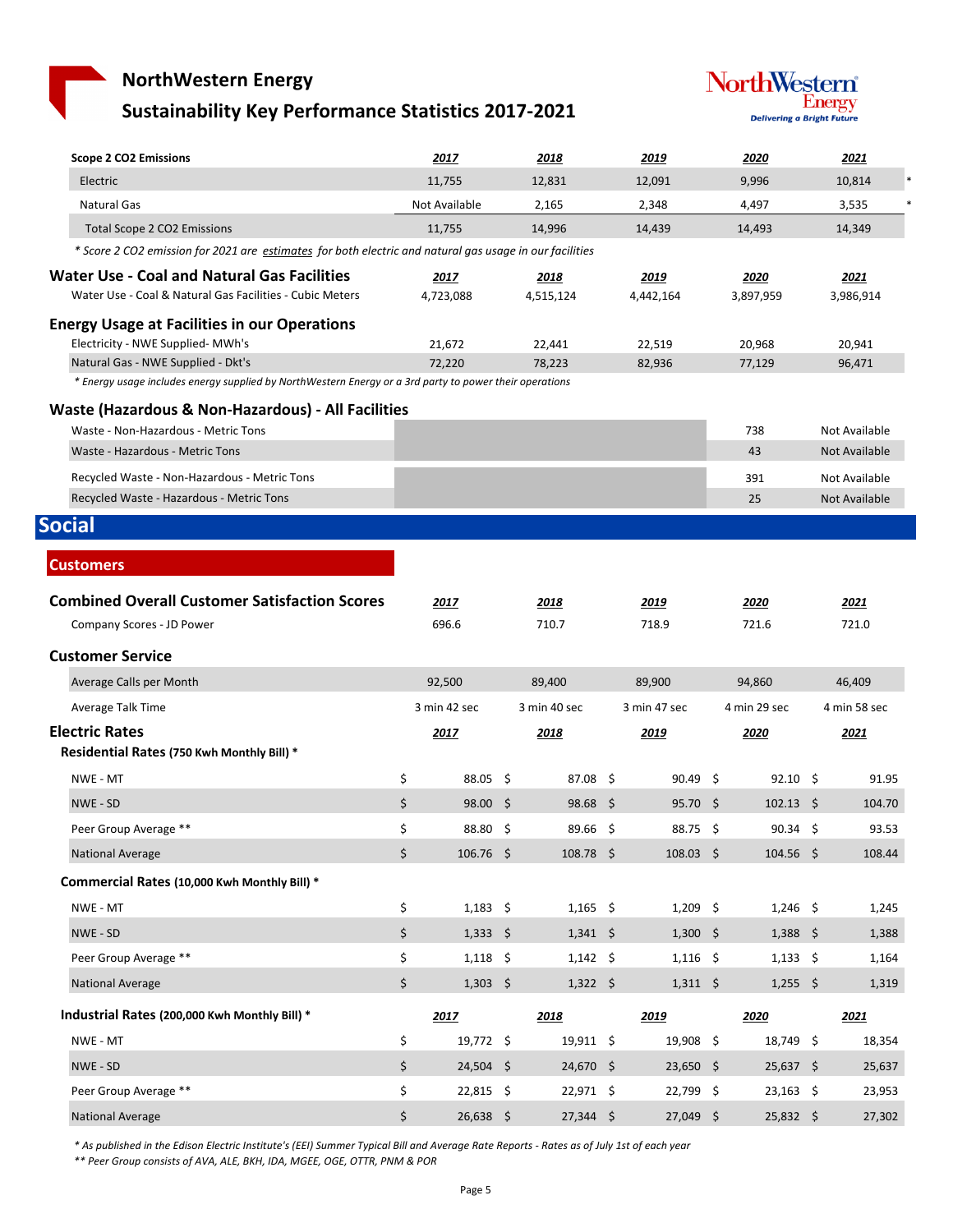# **Sustainability Key Performance Statistics 2017‐2021**



| <b>Natural Gas Rates</b><br><b>Residential Rates (cents per Dkt) *</b>                                                                                 | 2017                  | 2018             |      | 2019             | 2020             | 2021          |
|--------------------------------------------------------------------------------------------------------------------------------------------------------|-----------------------|------------------|------|------------------|------------------|---------------|
| NWE - MT                                                                                                                                               | \$<br>$0.071 \quad $$ | 0.065            | - \$ | $0.062$ \$       | $0.062 \quad $$  | 0.072         |
| NWE - SD                                                                                                                                               | \$<br>$0.079$ \$      | $0.078$ \$       |      | $0.078$ \$       | $0.072 \quad $$  | 0.094         |
| NWE - NE                                                                                                                                               | \$<br>$0.085$ \$      | $0.083 \quad$ \$ |      | $0.071$ \$       | $0.066$ \$       | 0.085         |
| Regional States Average **                                                                                                                             | \$<br>$0.089$ \$      | $0.087$ \$       |      | $0.082 \quad $$  | $0.084$ \$       | 0.091         |
| National Average                                                                                                                                       | \$<br>$0.109$ \$      | $0.105$ \$       |      | $0.105 \quad$ \$ | $0.108 \quad $$  | 0.122         |
| Commercial Rates (cents per Dkt) *                                                                                                                     |                       |                  |      |                  |                  |               |
| NWE - MT                                                                                                                                               | \$<br>$0.079$ \$      | $0.073 \quad $$  |      | $0.070 \pm 5$    | $0.070 \quad $$  | 0.080         |
| NWE - SD                                                                                                                                               | \$<br>$0.055$ \$      | $0.055$ \$       |      | $0.054$ \$       | $0.048 \quad$ \$ | 0.070         |
| NWE - NE                                                                                                                                               | \$<br>$0.059$ \$      | $0.058$ \$       |      | $0.051 \quad $$  | $0.045$ \$       | 0.065         |
| Regional States Average **                                                                                                                             | \$<br>$0.072 \quad $$ | $0.070$ \$       |      | $0.065$ \$       | $0.066$ \$       | 0.076         |
|                                                                                                                                                        | \$<br>$0.079$ \$      |                  |      |                  | $0.075$ \$       |               |
| National Average<br>* As reported on eia.gov website. Rates exclude transportation costs<br>** Regional states include CO, IA, ID, MN, ND, OR, WA & WY |                       | $0.078 \quad$ \$ |      | $0.076$ \$       |                  | 0.088         |
| <b>Customer Programs</b><br><b>Energy Efficiency</b>                                                                                                   | 2017                  | 2018             |      | 2019             | 2020             | 2021          |
| Incremental Annual Electricity Savings (MWh)                                                                                                           | 65,413                | 79,107           |      | 74,796           | 67,606           | 67,939        |
| Incremental Annual Natural Gas Savings (Dkt)                                                                                                           | 77,641                | 100,197          |      | 38,824           | 49,827           | 30,075        |
| Incremental Annual Investment in DSM Programs (\$)                                                                                                     | \$<br>14,300,000 \$   | 15,200,000 \$    |      | 14,600,000 \$    | 11,800,000 \$    | 12,000,000    |
| Net Meter Customers - Residential                                                                                                                      | 1,729                 | 1,961            |      | 2,344            | 2,634            | 3,064         |
| Net Meter Customers - Commercial                                                                                                                       | 414                   | 453              |      | 493              | 541              | 579           |
| <b>Net Meter Customers - Total</b>                                                                                                                     | 2,143                 | 2,414            |      | 2,837            | 3,175            | 3,643         |
| <b>Customer Disconnections</b>                                                                                                                         | 2017                  | 2018             |      | 2019             | 2020             | 2021          |
| Res. & Comm. Disconnections for Non-Payment                                                                                                            | 12,130                | 12,814           |      | 12,136           | 5,668            | 11,695        |
| Res. & Comm. Reconnections within 30 Days                                                                                                              | 7,878                 | 8,482            |      | 8,030            | 3,813            | 8,766         |
| % Reconnected within 30 Days                                                                                                                           | 64.9%                 | 66.2%            |      | 66.2%            | 67.3%            | 75.0%         |
| % of Electric Customers with Smart Meters                                                                                                              | 0.0%                  | 1.5%             |      | 14.2%            | 14.5%            | 27.5%         |
| <b>Low Income Assistance</b>                                                                                                                           | \$<br>7,900,000 \$    | 7,700,000 \$     |      | $7,300,000$ \$   | $9,400,000$ \$   | 8,600,000     |
| Reliability                                                                                                                                            | <u> 2017 </u>         | <u> 2018 </u>    |      | <u> 2019 </u>    | 2020             | 2020          |
| System Average Interruption Duration Index (SAIDI) -                                                                                                   |                       |                  |      |                  |                  |               |
| Excluding Major Event Days (MED) (minutes)                                                                                                             | 131.88                | 99.99            |      | 113.29           | 129.74           | 121.81        |
| SAIDI Excluding MED's - National Average *                                                                                                             | 137.74                | 143.26           |      | 149.98           | 134.90           | Not Available |
| System Average Interruption Frequency Index (SAIFI) -<br>Excluding MED's (per 100 customers)                                                           | 1.56                  | 1.27             |      | 1.47             | 1.10             | 1.13          |
| SAIFI Excluding MED's - National Average *<br>Customer Average Interruption Duration Index (CAIDI) -                                                   | 1.23                  | 1.28             |      | 1.18             | 1.22             | Not Available |
| Excluding MED's (minutes)                                                                                                                              | 84.64                 | 78.99            |      | 77.26            | 117.57           | 108.00        |
| CAIDI Excluding MED's - National Average *                                                                                                             | 108.28                | 100.23           |      | 122.84           | 103.58           | Not Available |

\* SAIDI, SAIFI and CAIDI national averages includes investor owned utilities only via EIA.gov's 861 data files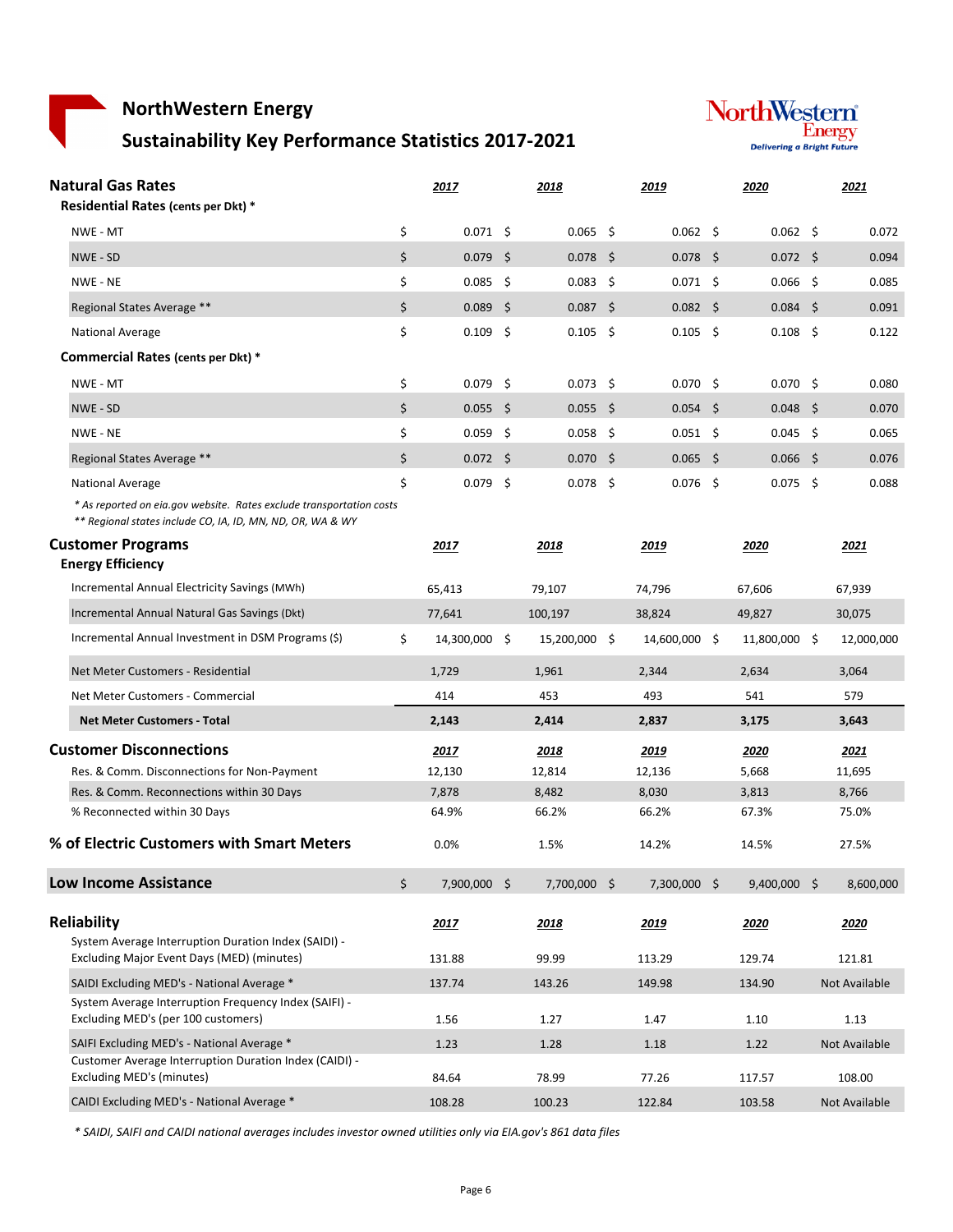**Sustainability Key Performance Statistics 2017‐2021**



| <b>Community</b>                                                                                                                                                                      |                    | 2017           |    | 2018                                                             |     | 2019           | 2020           | 2021        |
|---------------------------------------------------------------------------------------------------------------------------------------------------------------------------------------|--------------------|----------------|----|------------------------------------------------------------------|-----|----------------|----------------|-------------|
| <b>Safety Education and Awareness Investment</b>                                                                                                                                      | \$                 | 1.607.700 \$   |    | 1,557,200 \$                                                     |     | 1,578,400 \$   | 1,590,300 \$   | 1,780,800   |
| <b>Charitable Donations, Economic Development &amp; Sponsorships</b>                                                                                                                  |                    |                |    |                                                                  |     |                |                |             |
| <b>Charitable Donations</b>                                                                                                                                                           | \$                 | $657,285$ \$   |    | 590,172 \$                                                       |     | 632,951 \$     | 849,127 \$     | 523,295     |
| <b>Economic Development</b>                                                                                                                                                           | \$                 | 595,248 \$     |    | 293,784 \$                                                       |     | 155,961 \$     | 275,006 \$     | 279,612     |
| Sponsorships                                                                                                                                                                          | \$                 | 329,895 \$     |    | 470,826 \$                                                       |     | 809,192 \$     | 483,237 \$     | 578,051     |
| <b>Employee Giving - United Way</b>                                                                                                                                                   | \$                 | 184,449        | Ŝ. | 120,032 \$                                                       |     | 122,575 \$     | 182,111 \$     | 194,669     |
| <b>Employer Match - United Way</b>                                                                                                                                                    | \$                 | $62,037$ \$    |    | $60,016$ \$                                                      |     | $61,288$ \$    | $62,863$ \$    | 64,890      |
| <b>Total Giving</b>                                                                                                                                                                   | \$                 | 1,828,914 \$   |    | 1,534,830                                                        | -\$ | 1,781,967 \$   | 1,852,344 \$   | 1,640,516   |
| <b>Scholarship Funding</b>                                                                                                                                                            | \$                 | 98,000 \$      |    | $103,250$ \$                                                     |     | $97,250$ \$    | $102,250$ \$   | 102,250     |
| Fish & Wildlife / Public Recreation Support                                                                                                                                           | \$                 | 1,971,178 \$   |    | 2,112,100 \$                                                     |     | 2,096,000 \$   | 2,080,200 \$   | 2,141,500   |
| <b>Volunteering</b>                                                                                                                                                                   |                    |                |    |                                                                  |     |                |                |             |
| Non-profits receiving grants from Volunteer Program                                                                                                                                   |                    | 150            |    | 184                                                              |     | 112            | 104            | 99          |
| Dollars Non-Profits received from Volunteering                                                                                                                                        | \$                 | $91,100$ \$    |    | 119,800 \$                                                       |     | 153,500 \$     | 62,950 \$      | 54,907      |
| <b>Total Community Giving</b>                                                                                                                                                         | \$                 | 5.596.892 \$   |    | 5,427,180 \$                                                     |     | 5,707,117 \$   | 5,688,044 \$   | 5,719,973   |
| Total Community Giving Includes Safety Awareness, Charitable Donations, Economic Development, Sponsorships, Scholarship Funding, Public Recreation Support & Volunteer Program Grants |                    |                |    |                                                                  |     |                |                |             |
| <b>Property Taxes Paid</b>                                                                                                                                                            |                    | 2017           |    | 2018                                                             |     | 2019           | 2020           | 2021        |
| Montana                                                                                                                                                                               | \$                 | 150,069,488 \$ |    | 157,767,344                                                      | -\$ | 158,943,237 \$ | 166,885,936 \$ | 159,726,323 |
| South Dakota                                                                                                                                                                          | \$                 | 4,219,867 \$   |    | $4,351,367$ \$                                                   |     | $4,664,797$ \$ | $5,412,546$ \$ | 5,640,195   |
| Nebraska                                                                                                                                                                              | \$                 | 595,185 \$     |    | $611,475$ \$                                                     |     | 618,446 \$     | 662,910 \$     | 669,090     |
| <b>Total Property Taxes</b>                                                                                                                                                           | $\mathsf{\hat{S}}$ | 154,884,540 \$ |    | 162,730,186 \$                                                   |     | 164,226,480 \$ | 172,961,392 \$ | 166,035,608 |
| <b>Economic Impact Analysis - Circle Analytics</b>                                                                                                                                    |                    | 2017           |    | 2018                                                             |     | 2019           | 2020           | 2021        |
| Gross Economic Output *                                                                                                                                                               | \$                 | 2,159,521,418  | \$ | 2,143,352,096 \$ 2,151,552,448 \$ 2,263,185,102 \$ 2,596,964,327 |     |                |                |             |

*\* Gross Economic Output: aggregated market value of goods and services*

\*\* Total Labor Income: Compensation to employees and self-employed proprietors for both wages and indirect payments - includes retirement, health insurance and other fringe benefits

Total Labor Income \*\* 444,683,493 \$ 444,683,493 \$ 441,334,583 \$ 443,099,531 \$ 465,885,608 \$ 534,646,891 Total Employment \*\*\* 12,590 12,505 12,549 13,262 15,194

\*\*\* Total Employment: number of jobs generated of full and part-time positions, salary workers and sole proprietors

| <b>Employees</b>                                 | 2017                     | 2018  | 2019  | 2020  | 2021  |
|--------------------------------------------------|--------------------------|-------|-------|-------|-------|
| <b>Safety Culture</b>                            |                          |       |       |       |       |
| Lost Time Incident Rate                          | 0.51                     | 0.71  | 0.58  | 0.39  | 0.59  |
| <b>OSHA Recordable Rate</b>                      | 1.92                     | 1.73  | 1.87  | 1.36  | 1.77  |
| Days-Away, Restricted, and Transfer (DART) Rate  | 1.02                     | 1.03  | 0.84  | 0.65  | 0.91  |
| Total number of vehicle incidents                | 31                       | 25    | 27    | 17    | 25    |
| Total vehicle incident rate                      | 2.43                     | 2.01  | 2.17  | 1.46  | 2.00  |
| <b>Work-related Fatalities</b>                   | $\overline{\phantom{a}}$ |       |       |       |       |
| <b>Number of Employees</b>                       | 2017                     | 2018  | 2019  | 2020  | 2021  |
| <b>Regular Employees</b>                         |                          |       |       |       |       |
| Regular Full-Time Employees - Year End           | 1,490                    | 1,462 | 1,464 | 1,466 | 1,442 |
| Seasonal / Part-Time / Temp Employees - Year End | 67                       | 66    | 69    | 64    | 41    |
| <b>Total Employees</b>                           | 1,557                    | 1,528 | 1,533 | 1,530 | 1,483 |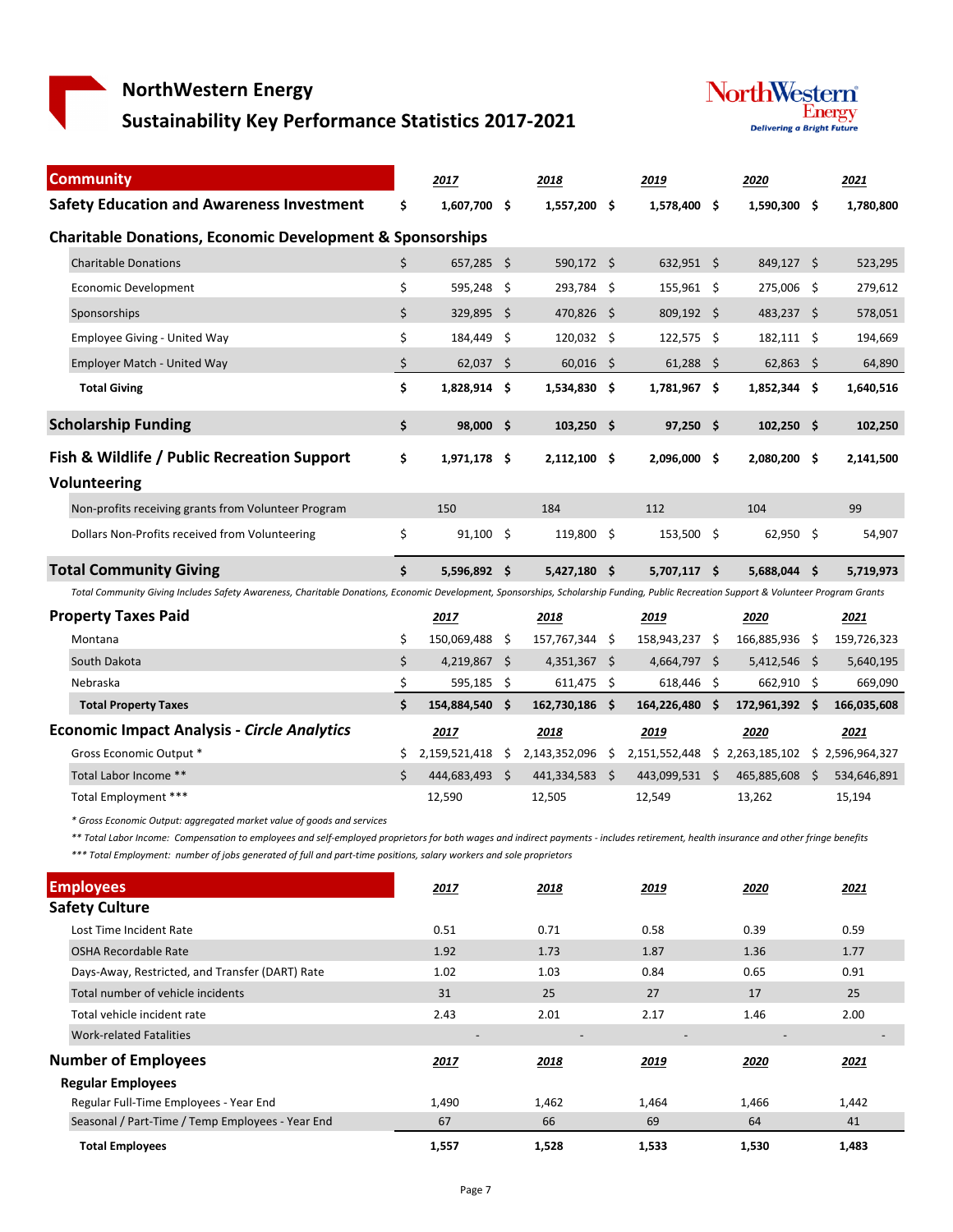#### **NorthWestern Energy Sustainability Key Performance Statistics 2017‐2021**



| Union / Non-Union                        | 2017  | 2018  | 2019  | 2020  | 2021  |
|------------------------------------------|-------|-------|-------|-------|-------|
| Union Employees                          | 653   | 631   | 650   | 643   | 605   |
| <b>Non-Union Employees</b>               | 904   | 897   | 883   | 887   | 878   |
| <b>Total Employees</b>                   | 1,557 | 1,528 | 1,533 | 1,530 | 1,483 |
| <b>Number of Contingent Workers</b>      |       |       |       |       |       |
| Turnover for Regular Full-Time Employees | 7.1%  | 8.6%  | 8.0%  | 8.1%  | 12.3% |
| Average tenure (years)                   | 15    | 15    | 14    | 13    | 12    |
| <b>Employee Engagement Score</b>         | 75    | 75    | 77    | 77    | 77    |

NorthWestern Energy has conducted employee engagement surveys periodically. 2015 & 2017 by Great Places to Work and 2019 by Spencer Stuart Culture Survey. Scores are out of 100.

**Diversity**

| Females as % of total employees        | 28%  | 27%  | 28%  | 28%  | 27%  |
|----------------------------------------|------|------|------|------|------|
| Females as % of total management       | 24%  | 23%  | 24%  | 26%  | 28%  |
| Percentage of Minorities in Work Place | 2.5% | 2.8% | 2.9% | 3.1% | 2.9% |

NorthWestern Energy is a federal contractor and as such maintains Affirmative Action plans. Our employment data is tested annually by a third party as part of our Affirmative Action plan development. This testing determined that there is no adverse impact to female or minority candidates in our rates of hires/applicants, promotions or terminations, and no need to establish corrective placement goals in our plan. Our workforce reflects the relative diversity of our available talent in our service territories.

| Health / Benefits                                           | <u> 2017</u> | <u> 2018 </u> | <u> 2019</u> | 2020   | <u> 2021</u> |
|-------------------------------------------------------------|--------------|---------------|--------------|--------|--------------|
| Paid in Employee Association Dues                           | 92.225       | 113.018       | 100.232      | 90.388 | 70.091       |
| Benefits to Pay Ratio                                       | 29%          | 30%           | 29%          | 28%    | 29%          |
| Percentage of Skilled or Professional Employees - Excluding |              |               |              |        |              |
| Directors, Managers & Supervisors                           | 64%          | 64%           | 65%          | 65%    | 65%          |
| Percentage of Skilled or Professional Employees - Including |              |               |              |        |              |
| Directors, Managers & Supervisors                           | 78%          | 78%           | 78%          | 78%    | 78%          |
|                                                             |              |               |              |        |              |

Benefits Offered: 401(k), Medical/Prescription Plans, Vision, Dental, Wellness Program, Paid Time Off, Holiday Pay, Health Care & Dependent Care Flexible Spending Accounts, Basic Life Insurance, Employee Life Insurance, Dependent Life Insurance, Employee Accidental Death & Dismemberment (AD&D), Spouse AD&D, Employee Assistance Program (Counseling), Wellness Program, Employee Stock Purchase Plan, Incentive Pay Plan, Short‐Term Disability, Long‐Term Disability, Worker's Compensation, & Employee Discounts for computers, cell phones plans and vehicles.

#### **Governance**

| <b>Leadership Diversity</b><br><b>Board of Directors</b> | 2017   | 2018  | 2019  | 2020   | 2021           |
|----------------------------------------------------------|--------|-------|-------|--------|----------------|
| Age Diversity - % 60 and Over                            | 38%    | 38%   | 50%   | 60%    | 50%            |
| Tenure Diversity - % over 10 Years                       | 25%    | 38%   | 40%   | 40%    | 25%            |
| Gender Diversity - % of Females                          | 38%    | 38%   | 40%   | 40%    | 38%            |
| Ethnic Diversity - % of Minorities                       | 13%    | 13%   | 20%   | 20%    | 13%            |
| <b>Executive Team</b>                                    |        |       |       |        |                |
| Age Diversity - % 60 and Over                            | 38%    | 38%   | 38%   | 38%    | 33%            |
| Tenure Diversity - % over 10 Years                       | 33%    | 50%   | 50%   | 50%    | 50%            |
| Gender Diversity - % of Females                          | 38%    | 38%   | 38%   | 38%    | 44%            |
| Ethnic Diversity - % of Minorities                       | 0%     | 0%    | 0%    | 0%     | 0%             |
| <b>CEO Pay Ratio</b>                                     | 2017   | 2018  | 2019  | 2020   | 2021           |
| To NorthWestern Average Employee Pay                     | 23:1   | 27:1  | 27:1  | 25:1   | 28:1           |
| As % of Peer Group Median CEO Pay                        | 78%    | 89%   | 98%   | 89%    | 79%            |
| <b>Board of Director Attendence</b>                      |        |       |       |        |                |
| Board Meeting held each year                             | 6      | 8     | 10    | 5      | $\overline{7}$ |
| Board meeting attendence %                               | 100.0% | 93.8% | 98.8% | 100.0% | 100.0%         |